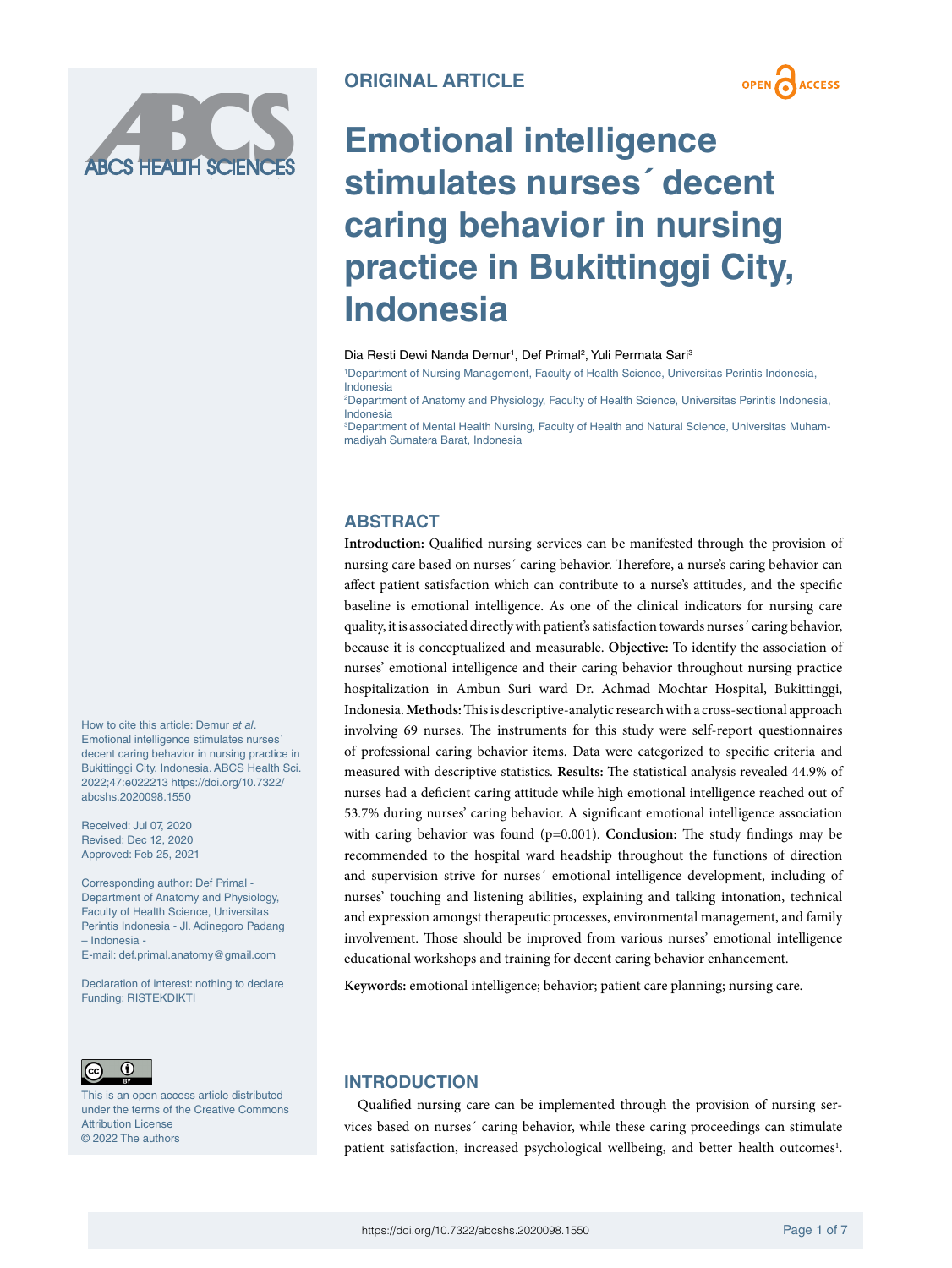Thereupon, the main clinical indicator of nursing care quality is patients' satisfaction, based on the Directorate of Nursing Services Ministry of Health, the Republic of Indonesia<sup>2</sup>. The increasing level of patient satisfaction is reached when it relates to the advanced patient's needs provided, physically and psychologically<sup>1,2</sup>. Research conducted by Wolf et al.<sup>3</sup> and Agustin<sup>4</sup> showed a significant relationship between nurses' caring behavior with patient satisfaction, in which one of the caring behaviors was created in the therapeutic conversations of spiritual and emotional quality delivered<sup>1,3,5</sup>. Thus, decent nurses' caring behavior experience can increase patient satisfaction and perceptions, and immediately improve the nursing care quality and recovery improvement<sup>6</sup>. According to recent growing theory in Snowden<sup>7</sup> [et.al](http://et.al) stated that caring, compassion, and the clinical performance had become the useful nursing attributes of emotional intelligence. These caring concepts are explored from some humanistic perspectives and the basis of scientific knowledge combination<sup>7,8</sup>. Since then, Sunaryo's<sup>9</sup> reviewed definition has stated that emotional intelligence is the ability of a person in using or managing self-emotion and, when dealing with other people, use their self-motivation and survive from pressure adequately.

The Salovey and Mayer theory, who coined the first term of emotional intelligence, cited by Nwanzu<sup>10</sup> claimed that emotional intelligence is the key guide to one's thinking and behavior which merged from the capability to observe others and personal emotion and feeling, honoring people's emotions and mood differentiation, and be understanding. It finally relates to emotional perceptions, emotional thought and understanding, and emotion management. Some studies cited in the Nwanzu<sup>10</sup> study also reported that some activities can fluctuate the emotional intelligence and the behavioral problem, which behavioral of caring have a major effect on constructing the first-rate of excellent quality of care. Ebrahimi<sup>11</sup> [et.al](http://et.al) formulated this emotional intelligence as someone's ability to monitor his own and others' emotions, labeling differences of emotional differences to extract their way of thinking, interpersonal dynamics, and behavior. As has been theorized, emotional intelligence can be defined as a way for someone to reflect and behave to confront himself and others' controlled emotions. These concepts have been stated in the Nightingale<sup>1</sup> study that divided the theory into emotional intelligence ability and trait. The ability of emotional intelligence proposed four abilities about emotional expression and perceptions, the way of thinking influenced by emotions, emotional management, and understanding. On the other hand, the trait of emotional intelligence had four comprehensive well-being, selfcontrol, emotionality, and sociability factors.

Many pieces of literature widely support the idea of emotional intelligence has a parallel impact on nurses' caring ability, and it can be applied as nurses' caring behavior predictive scores<sup>7</sup>. The emotional intelligence of nurses is significantly related to both physical and emotional caring, however, it could be not relevant to leader nurses or physicians<sup>1</sup>. Based on Kaur's<sup>12</sup> literature review, caring behavior is affected by unidentified reasons. However, the author constructs 4 (four) reasons for caring behavior made up: emotional intelligence (EI), spiritual intelligence (SI), psychological ownership (PO), and burnout (BO). He stated that the physical and effective aspect shown in care referred to caring behavior. Caring behavior related to good emotional intelligence will support the creation of decent nursing services based on patient expectations. Rego et al.<sup>13</sup> and substantiate according to White's<sup>14</sup> findings and Juwariyah et al.15 theories convey that patients who serviced personal health service with perfect skills but do not show a good emotional attitude, they rated those as an inadequate care service. As a trusted profession be avowed, nurses should transpose the caring behavior in a clinical setting which this emotional intelligence should be exposed to nurse students in their academic years<sup>16</sup>. Nwanzu<sup>10</sup> and Taylan<sup>17</sup> also cited that caring behavior should explore managing emotions and moral sensitivity, such as self-awareness, self-regulation, motivation, empathy, and social skills, which then predispose people to have intensive behavior of caring.

Besides, Kernbach & Schutte<sup>16</sup> mentioned that good emotional intelligence, which was shown by health care providers, was able to increase patients' satisfaction levels dealing with health workers. Therefore, nurses needed to internalize good emotional intelligence in every service provided. This perspective is in line with Nightingale<sup>1</sup>, McQueen<sup>18</sup>, Al-Mailam<sup>19</sup> statements that nurses need to have the ability of emotional intelligence to meet patient's care needs, predict the caring value provided, and conduct cooperative negotiations with other teams. Related to these perspectives, this study performs outright identification of caring behavior based on nurses' characteristics. The characteristics examined are age, sexual status, educational level, working years, and marital status regarding Nwanzu<sup>10</sup>, Kaur<sup>12</sup>, and Taylan<sup>17</sup> findings.

Based on a preliminary study in June 2018, data was shown that nurses had not been able to recognize their own emotions, regulate emotions, motivate themselves, support and understand others' emotions, and build relationships. During hospitalization, it had not elevated hospital efforts to improve the nurses' emotional intelligence. Whereas nurses' emotional intelligence is proven to influence nurses in health care, including caring behavior. In Indonesia, nurses 'emotional intelligence is associated with nurses' caring behavior, as far as we can tell, is still rarely studied.

In this regard, we were interested in examining the association between nurse's characteristics (age, gender, educational background, working years, marital status), emotional intelligence, and their caring behavior throughout nursing practice hospitalization in the Ambun Suri ward of Dr. Achmad Mochtar Hospital, Bukittinggi, considering the samples residency (the cities nearby from the hospital), and without undertaking college activities, having a serious health problem, or as a part of hospital management.

<https://doi.org/10.7322/abcshs.2020098.1550>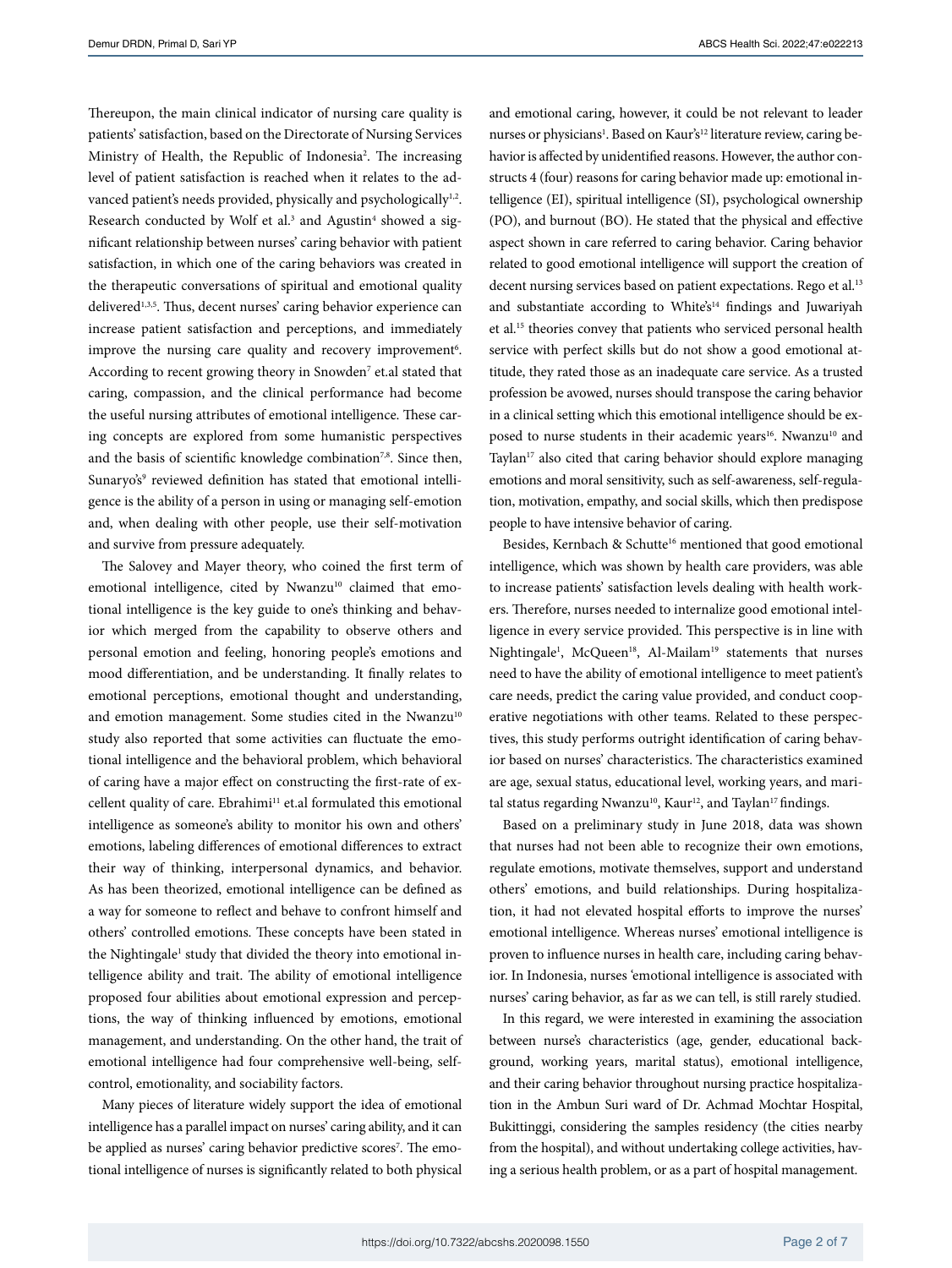## **METHODS**

We conducted this research at the Dr. Achmad Muchtar National Hospital in Bukittinggi City, Indonesia, to encompass caring behavior and emotional intelligence in nursing care. The research design uses descriptive correlation through a cross-sectional approach. Sixty-nine (10 males and 59 females) nurses are entangled as research samples. We recruited samples based on their nursing educational background (diplomas and bachelors) and nurses were responsible for nursing wards (four wards completed) since they had agreed to sign research informed consent previously.

Data was collected using questionnaire instruments from professional caring behavior items by Kusmiran<sup>20</sup> adaptation, and emotional intelligence self-report items by Umaya<sup>21</sup> research instruments. We observe the emotional intelligence to define the ability of ourselves and others on feelings and emotions, appreciating the mood and emotion differences, and understanding of people's way of thinking and behaving as Nwanzu $10$  cited. Caring behavior was measured based on positive and negative instrument statements (28 items) where the themes implied in the questionnaires are to develop nurses' touching and listening abilities, explaining and talking intonation, technical and expression amongst therapeutic processes, environmental management, and family involvement, with scoring Likert scale method. We were pointing and marking nurses' decent and deficient caring behavior related to their agreed and disagreed responses. We did a similar measurement method to calculate nurses' emotional intelligence from 39 questions. We adopted both research questionnaires without altering contents and meanings from the original items. Distributing and assessing instruments conducted to research samples by accidental sampling method in their working schedule, and guided them during filling out the items.

We had implicated respondents based on research criteria and further got research approval from The Ethics Committee of STIKES Perintis Padang protocol number 19-03-001 on March 25th, 2019. Data were analyzed in the Microsoft Excel program for the master table product and using computerized statistical analysis (SPSS version 16.0) with a chi-square test for both variables.

## **RESULTS AND DISCUSSION**

Respondents were separated (Table 1) based on ages (62.3% of middle ages), sex (85.5% of women), academic background (66.7% of a diploma of nursing), working years (40.6% of 5 to 10 years period), and marital status (91.3% of marriage status). Based on the data frequency of emotional intelligence (Table 1), 37 of respondents (53.7%) had high status. However, respondents with low emotional intelligence rated little differences from the high one (32 respondents).

#### **Table1:** Respondents characteristics

| <b>Variables</b>              | <b>Frequencies</b> | Percentage (%) |  |  |  |  |  |  |
|-------------------------------|--------------------|----------------|--|--|--|--|--|--|
| Age                           |                    |                |  |  |  |  |  |  |
| Pre-adult (22-30 years old)   | 26                 | 37.7           |  |  |  |  |  |  |
| Middle age (31-59 years old)  | 43                 | 62.3           |  |  |  |  |  |  |
| Sexual status                 |                    |                |  |  |  |  |  |  |
| Women                         | 59                 | 85.5           |  |  |  |  |  |  |
| Men                           | 10                 | 14.5           |  |  |  |  |  |  |
| Educational background        |                    |                |  |  |  |  |  |  |
| Diploma of nursing            | 46                 | 66.7           |  |  |  |  |  |  |
| Bachelor of nursing           | 23                 | 33.3           |  |  |  |  |  |  |
| <b>Working years</b>          |                    |                |  |  |  |  |  |  |
| <5 years                      | 14                 | 20.3           |  |  |  |  |  |  |
| 5-10 years                    | 28                 | 40.6           |  |  |  |  |  |  |
| >10 years                     | 27                 | 39.1           |  |  |  |  |  |  |
| <b>Marital status</b>         |                    |                |  |  |  |  |  |  |
| Single                        | 6                  | 8.7            |  |  |  |  |  |  |
| Marriage                      | 63                 | 91.3           |  |  |  |  |  |  |
| <b>Emotional intelligence</b> |                    |                |  |  |  |  |  |  |
| Low                           | 32                 | 46.3           |  |  |  |  |  |  |
| High                          | 37                 | 53.7           |  |  |  |  |  |  |

The analysis of age correlation towards nurses' caring behavior revealed that 57.7% of pre-adult respondents did a good caring behavior compared to middle-aged ones. However, middle-aged respondents showed a deficient caring attitude (62.8%). It generated no significant association between age and caring behavior of nurses (p=0.159 and OR=0.435). Other characteristics, respondents sexual status also obtained no significant correlation toward nurses' caring behavior. Related to education level, respondents with a bachelor's degree in nursing showed defeated caring behavior (56.5%) rather than from the diploma graduates. However, statistical analysis revealed no significant educational background related to nurses' caring behavior. Those analyses also concluded a non-significance on working years and marital status associated with caring behavior performed. It revealed that working duration less than 5 years contributed to better-caring behavior (64.3%), but marriage nurses tend to have deficient caring practice, even without significant association (Table 2).

We revealed based on table 2 that more than three fourth of our respondents with high emotional intelligence did decent caring practice, and it had inverted to those with low emotional intelligence. In statistical conclusion, emotional intelligence has a significant association with nurses' caring behavior. Those rates also show nurses with high emotional intelligence effects 6.8 times to give a good caring practice rather than the other one.

## **Age toward caring behavior**

Our findings commonly involve middle-aged nurses (aged 31-59 years old) for 62.3% with no correlation of emotional intelligence to caring behavior contradicting Panjaitan<sup>22</sup> and Oluma23 research findings. They claimed that age and caring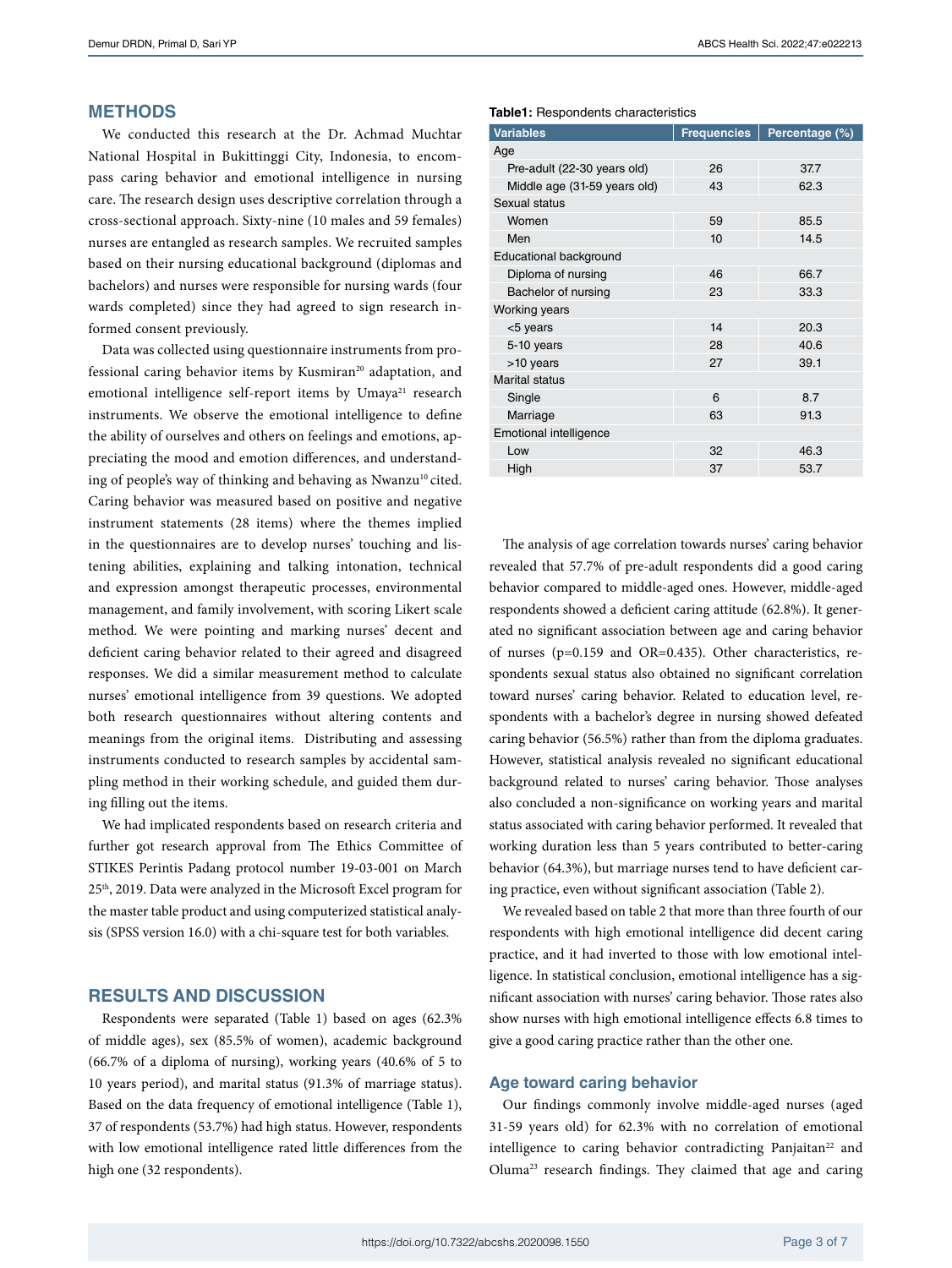|                               | <b>Caring behavior</b> |      |               | <b>Total</b> |    |      |         |                              |  |
|-------------------------------|------------------------|------|---------------|--------------|----|------|---------|------------------------------|--|
| <b>Nurses characteristics</b> | <b>Deficient</b>       |      | <b>Decent</b> |              | N  | %    | p value | <b>OR</b><br>(95% CI)        |  |
|                               | $\mathsf{n}$           | %    | $\mathsf{n}$  | %            |    |      |         |                              |  |
| Age                           |                        |      |               |              |    |      |         |                              |  |
| Pre-adult (22-30 years old)   | 11                     | 42,3 | 15            | 57,7         | 26 | 37,7 | 0,159   | 0,435<br>$(0, 161 - 1, 174)$ |  |
| Middle age (31-59 years old)  | 27                     | 62,8 | 16            | 37,2         | 43 | 62,3 |         |                              |  |
| Sexual status                 |                        |      |               |              |    |      |         |                              |  |
| Women                         | 32                     | 54,2 | 27            | 45,84        | 59 | 85,5 | >0.999  | 0,790<br>$(0,202-3,094)$     |  |
| Men                           | 6                      | 60   | 4             | 40           | 10 | 14,5 |         |                              |  |
| Educational background        |                        |      |               |              |    |      |         |                              |  |
| Diploma of nursing            | 25                     | 54,3 | 21            | 45,7         | 46 | 66,7 | >0.999  | 0,916<br>$(0,334 - 2,509)$   |  |
| Bachelor of nursing           | 13                     | 56,5 | 10            | 43,5         | 23 | 33,3 |         |                              |  |
| Working years                 |                        |      |               |              |    |      |         |                              |  |
| <5 years                      | 5                      | 35,7 | 9             | 64,3         | 14 | 20,3 | 0,263   | 1,491<br>$(0,555-4,001)$     |  |
| 5-10 years                    | 17                     | 60,7 | 11            | 39,3         | 28 | 40,6 |         |                              |  |
| >10 years                     | 16                     | 59,3 | 11            | 40,7         | 27 | 39,1 |         |                              |  |
| <b>Marital status</b>         |                        |      |               |              |    |      |         |                              |  |
| Single                        | 3                      | 50   | 3             | 50           | 6  | 8,7  | >0.999  | 0,800<br>$(0, 150 - 4, 274)$ |  |
| Marriage                      | 35                     | 55,6 | 28            | 44,4         | 63 | 91,3 |         |                              |  |
| Emotional intelligence        |                        |      |               |              |    |      |         |                              |  |
| Low                           | 22                     | 68,8 | 10            | 31,2         | 32 | 46,3 | 0,001   | 6,844                        |  |
| High                          | 9                      | 24,3 | 28            | 75,7         | 37 | 53,7 |         | $(2,372-19,748)$             |  |

**Table 2:** The association of respondent's characteristics towards nurses caring behavior.

attitude have a correlation trend. They believe, nurses' age tends to increase their caring attitude and finally create their job satisfaction. It is stated that nurses ' job satisfaction has an integral effect on caring behavior<sup>23</sup>. What Panjaitan<sup>22</sup> revealed in contrast to our result and Aupia et al.<sup>24</sup> findings which age is uncorrelated to nurses' caring practice. Nurse age would not correlate to their ability and quality of respect, connectedness, knowledge, and skills<sup>24</sup>. However, their research result has a positive correlation between nurses' attentiveness and assurance towards their age differentiation. We assumed that someone's age should not affect his attitude giving caring practice, especially nursing practice, or having a different cognition in their mind and varied skills. We believe that caring behavior implementation should be embedded in nurses' caring practice at every age. And also, it shows how nurses' understanding and awareness can integrally apply to decent nursing care practice.

Kaur25 stated that the abilities and advantages possessed by different ages of nurses are balanced on the dimension of emotional intelligence, spiritual intelligence, and caring behaviors in their working environment. Soon, these correlated findings had experienced a positive impact on every two emotional intelligence dimensions related to managing others' emotions and emotion utilization. Furthermore, it also affects nurses' caring behavior dimension regarding their respectful deference to others. We believe this can explain why age does not correlate with nurses' caring behavior. What we believe has analogous with Aupia<sup>24</sup>, Kaur<sup>25</sup>, Rosiek et al.<sup>26</sup> results, states that there is no significant relationship between demographic characteristics, especially age and nurse performance related to caring efficacy. This efficacy of care can be

defined as people's confidence and soon producing their influential performance that affects their daily activities<sup>27</sup>.

### **Sexual status towards caring behavior**

Aupia24 research findings coincident with our result on respondents' sex can not be associated with the caring practice. All nurses, both men, and women have the same opportunity to behave caring for patients. We assumed this phenomenon is related to nurses' promises in carrying out their duties equally and can provide working productivity and satisfaction simultaneously. We believe there are no consistent differences in problem-solving skills, analytical skills, competitive motivation, motivation, and learning abilities toward both sexes as Rivai & Mulyadi<sup>28</sup>. Our finding is similar to Panjaitan<sup>22</sup> and Kaur<sup>25</sup> results related to sexual orientation that no differentiation in personal performance between male and female nurses. Both men and women have similar terms of learning ability, memory, reasoning ability, creativity, and intelligence even some researchers still believe there are differences in creativity, reasoning, and ability between men and women<sup>29</sup>.

## **Educational background towards caring behavior**

Based on our epidemiological scope, about two-thirds of respondents are certified from a diploma background. Over 55% of respondents disclosed deficient caring practice even from bachelor or diploma level. However, this education level is not related to nurses' caring behavior. We have similar findings on Aupia's result, nurses' caring behavior is nothing meaningful correlation between education taken towards their caring performance<sup>24</sup>.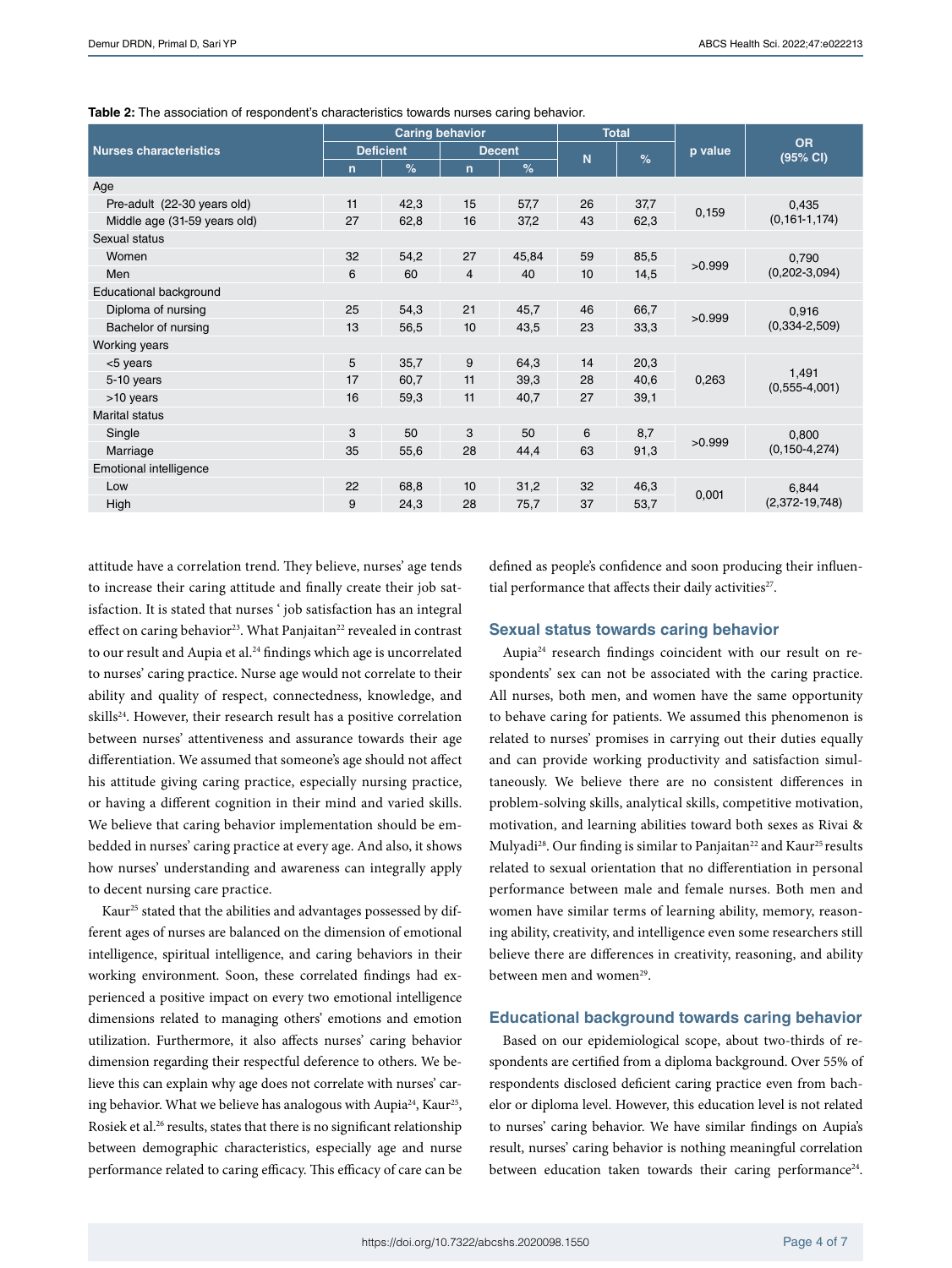On the other hand, Taylan<sup>17</sup> and Pangewa<sup>30</sup> stated that educational factors and levels affect working behavior whereas higher education levels positively affect people's working behavior. Taylan<sup>17</sup> and Siagian $31$  also assert that the level of nurse education influences the performance they practiced and becomes one of the predictors of high caring behavior besides working shifts and a high score on the emotional appraisal. Nurses with higher education will perform better attitudes toward caring processes which they have broader knowledge and insight compared to nurses with less years of education. On Ebrahimi<sup>11</sup> [et.al](http://et.al) samples treatment of emotional intelligence exercise, the academic skills (writing, the vocabulary of language learning) had improved significantly to the student's emotional value.

Caring is the science of humans not only as behavior but as a way so that something becomes meaningful and gives the motivation to act. This theory was developed by Watson<sup>8</sup>, who also said the words of Caring science*,* which means caring cannot be passed down from one generation to the next genetically but through professional culture. Professional culture can be achieved by cultivating a caring spirit among nurses through a rigorous selection process, continuous socialization, management, cooperation, symbols, and rituals or habits<sup>8</sup>. We assumed these contrary findings are related to a slight number of our research samples in which the nurses with bachelor's degrees have a fewer amount in this research process (33.3%). Considering more samples that would be involved equally in this study, significant findings would be measured from the different educational backgrounds.

## **Working years towards caring behavior**

Almost 80 percent of our respondent's length of working experience is over 5 years and had decent caring behavior. The odds ratio, OR, we formulated covering two affected correlations of working years that are less than 5 years and over those years. Hereinafter, the statistical analysis stated that there is no significant association of working years to nurses' caring behavior. Nevertheless, we believe that the possibility of decent caring behavior is initiated from experienced working years that are more than 5 years related to motivation and integrity. What we stated is parallel to Robin's<sup>32</sup> theory that working experience does not necessarily guarantee decent working performance, it is dependent on the productivity and motivation of the employees themselves<sup>26</sup>. It is also supported by Riani<sup>33</sup> theory explanations that the length of the working period does not guarantee working productivity even for nurses. Otherwise, Lukmanulhakim<sup>27</sup> confirmed that the presence of nurses' caring behavior is affected by the working period they are experienced. It revealed that after approximately 7 years of giving caring services, nurses tend to recognize their patients' background deeper, and then can increase their caring behavior quality<sup>26,27</sup>. Nevertheless, we assume that when a nurse experiences longer working years and sufficient working

skills, it depends on supported facilities, working atmosphere, and motivation enhanced. This phenomenon has a similarity to Nwanzu's<sup>10</sup> findings that nurses' working experience and workload have a negative correlation to caring behavior even having an association with their emotional intelligence. The emotional intelligence of nurses is significantly associated with physical and emotional caring behavior. It is specifically influenced by how much a nurse's understanding and awareness of their physical and psychological health status<sup>1</sup>. To preserve their health physical status, it should be supported by physical resistances without some alteration of body tissue or systemic function after having a hard and exhausting busy day<sup>34</sup>. Furthermore, the inadequate physical condition can stimulate stress response which continues to psychological problems. Those statements are similar to our previous research result that deficient caring behavior engaged to nurses strenuous working capacity in health care center<sup>35,36</sup>. Kaur<sup>12</sup> research also declared that psychological ownership mediates the correlation of spiritual intelligence, emotional intelligence, and nurses' caring behavior.

#### **Marital status towards caring behavior**

Over 90% of our respondents have married and leave a limited number of single nurses. However, we can not state their deficient caring practice related to their marital status, no correlation was obtained. We have contradictory results to the Umberson<sup>37</sup> study which states that marital status is related to spouse and employee performance on health care. It states that marriage is an attempt to control someone's effort of health and behavior. Besides, some research results that were reviewed by Nightingale et al.<sup>1</sup> revealed that 86% of nurses married women had a higher emotional intelligence that contributed to their service quality including empathy and job satisfaction. Accordingly, we assume the caring behavior of nurses should equal those who are married or single status. With the lack amount of samples for one side (nurses with single status), it may reveal no significant correlations. Indeed, other studies with equal percentages of both sides may uncover the significant value.

## **Emotional intelligence related to nurses' caring behavior**

Nurse's emotional intelligence in Ambun Suri ward Dr. Achmad Mochtar hospital was high for 53.7% of respondents. The further analysis appears to show a significant association on nurses' emotional intelligence towards caring behavior (p=0.001). Nurses who indicated decent caring behavior experienced a higher emotional intelligence for 28 respondents out of 37. Odds ratio analysis shows higher emotional intelligence nurses giving 6.844 times to obtain decent caring behavior. Our finding is supported by Nightingale<sup>1</sup> and Sarifuddin<sup>38</sup> which elaborates that nurses with higher emotional intelligence directly have a high sense of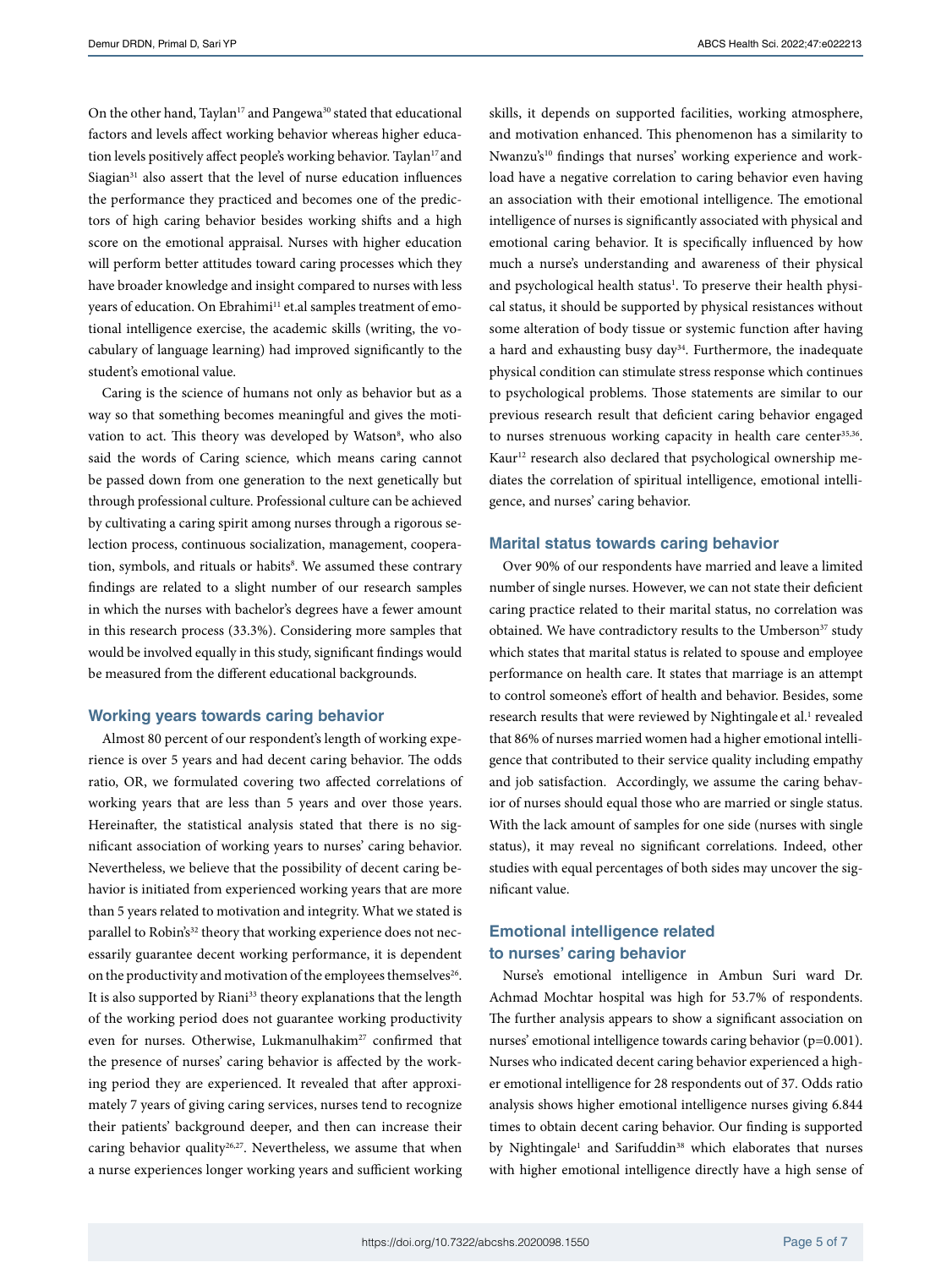empathy for client's needs and finally develop caring behavior. We approve of what Kaur<sup>12</sup> cited from two research theories that when nurses have good caring behavior, it contributes to patients' satisfaction, well-being, and the performance of the health care organization subsequently.

We are convinced that nurses who utilized their attitudes as caring behavior to gain satisfaction are believed to correlate with decent emotional intelligence. Godkin & Godkin<sup>4</sup>, Rego<sup>13</sup>, and McQueen<sup>18</sup> also said that patients who receive perfect nursing skills but with deficient emotional skills will be concluded as inadequate health care providers. Besides, Kernbach & Schutte<sup>16</sup> alleged that decent emotional intelligence, especially from the nurse's caring practice, was able to increase patient satisfaction<sup>13</sup>.

Dwidiyanti<sup>39</sup> explains caring described as an emotion, feeling of compassion, or empathy that encourages nurses to behave decently. Therefore, she interpreted emotional intelligence as an ability to recognize someone's emotions, manage emotions, self-motivation, empathy, fostering social relationships, are strongly influence nurses to behave in caring practice. This assumption is similar to Goleman<sup>40</sup> who claimed that nursing practice highly implicates high emotional hardness. It is a necessity interpersonal between patients, family, friends, nurses, doctors, and other health teams. When nurses use empathy during practicing, they can recognize self-emotion and to others to build up mutual trust and assistance with those interpersonal mentioned. Caring traits such as patience, honesty, humility, caring attitude, and respect will lead to building personal attention and learning skills about a person's preferences and how he thinks acts and feels. It is not easy to obtain these characteristics, consequently, high emotional intelligence for caring traits is needed<sup>39</sup>. Finally, Sunaryo's<sup>9</sup> conclusion related to what we believe that a quantitative understanding of emotional intelligence could make a significant effect in understanding the caring behavior of nurses delivered. And we agreed that caring behavior is fundamental in the healthcare setting as Nwanzu<sup>10</sup> declared.

## **Conclusion**

Based on the nurses' characteristics practicing in Ambun Suri ward Dr. Achmad Mochtar Hospital in Bukittinggi, the ages, educational background, and working years do not correlate with the caring behavior progress. Furthermore, even the association table showed no correlation between sexual and nurse's marital status, it probably correlates to a large number of samples, and it would have a different meaning when we have an equal number of samples of each characteristic. It would be better than more samples involved, the result would have a different meaning and interpretation. Emotional intelligence from practiced nurses analyzed has a higher percentage level to affect caring behavior. Increasing the emotional intelligence value, be following decent behavior of nurses. Eventually, it reveals a significant association between nurses' emotional intelligence towards their nursing care practice behavior.

Hospital management should develop a nurse's self-awareness program related to emotional intelligence improvement collaborated with psychologists through training to emphasize nurses' ability to explore their self-empathy and actualization, hear and learn from others, and convey aspects (self emotions). The head of the nursing ward should strive for nurses' emotional intelligence ability to develop their touching and listening abilities, explaining and talking intonation, technical and expression amongst therapeutic processes, environmental management, and family involvement. Completing by doing various training or additional caring education. Related to our sample limitation, we suggest further research that can spread to a wider research area, i.e. a whole public hospital in the city, to reveal accurately every criteria and variable analyzed.

# **ACKNOWLEDGEMENT**

We sincerely convey our great thanks to Dr. Achmad Muchtar Hospital to serve and permit our research progress.

## **REFERENCES**

- 1. Nightingale S, Spiby H, Sheen K, Slade P. International Journal of Nursing Studies The impact of emotional intelligence in health care professionals on caring behavior towards patients in clinical and long-term care settings : Findings from an integrative review. Int J Nurs Stud. 2018;80:106-17. <https://doi.org/10.1016/j.ijnurstu.2018.01.006>
- 2. Republik Indonesia, Departemen Kesehatan. Pedoman Pelayanan penyelenggaraan di Rumah Sakit [internet] 2008. Available from: [http://www.mendeley.com/research/47480878-d188-3be1-86e3-](http://www.mendeley.com/research/47480878-d188-3be1-86e3-57341607f937/) [57341607f937/](http://www.mendeley.com/research/47480878-d188-3be1-86e3-57341607f937/)
- 3. Wolf ZR, Colahan M, Costello A, Warwick F, Ambrose MS, Giardino ER. Relationship between nurse caring and patient satisfaction. Medsurg Nurs. 1998;7(2):99-105.
- 4. Agustin I. Perilaku caring perawat dan hubungannya dengan kepuasan klien di instalasi rawat inap bedah dewasa Rumah Sakit

dr. Mohammad Hoesin Palembang tahun 2002. Available from: <http://lib.ui.ac.id/bo/uibo/detail.jsp?id=70660&lokasi=local>

- 5. Godkin J, Godkin L. Caring behaviors among nurses: Fostering a conversation of gestures. Health Care Manag Rev. 2004;29(3):258-67. <https://doi.org/10.1097/00004010-200407000-00011>
- 6. Manurung S, Hutasoit MLC. Persepsi Pasien Terhadap Perilaku Caring Perawat di Ruang Rawat Inap Rumah Sakit. Kesmas J Kesehatan Masyarakat Nasional. 2013;8(3):104-8. <https://dx.doi.org/10.21109/kesmas.v8i3.351>
- 7. Snowden A, Stenhouse R, Duers L, Marshall S, Carver F, Brown N, et al. The relationship between emotional intelligence, previous caring experience and successful completion of a pre-registration nursing/midwifery degree. J Adv Nurs. 2018;74(2):433-42. <https://doi.org/10.1111/jan.13455>